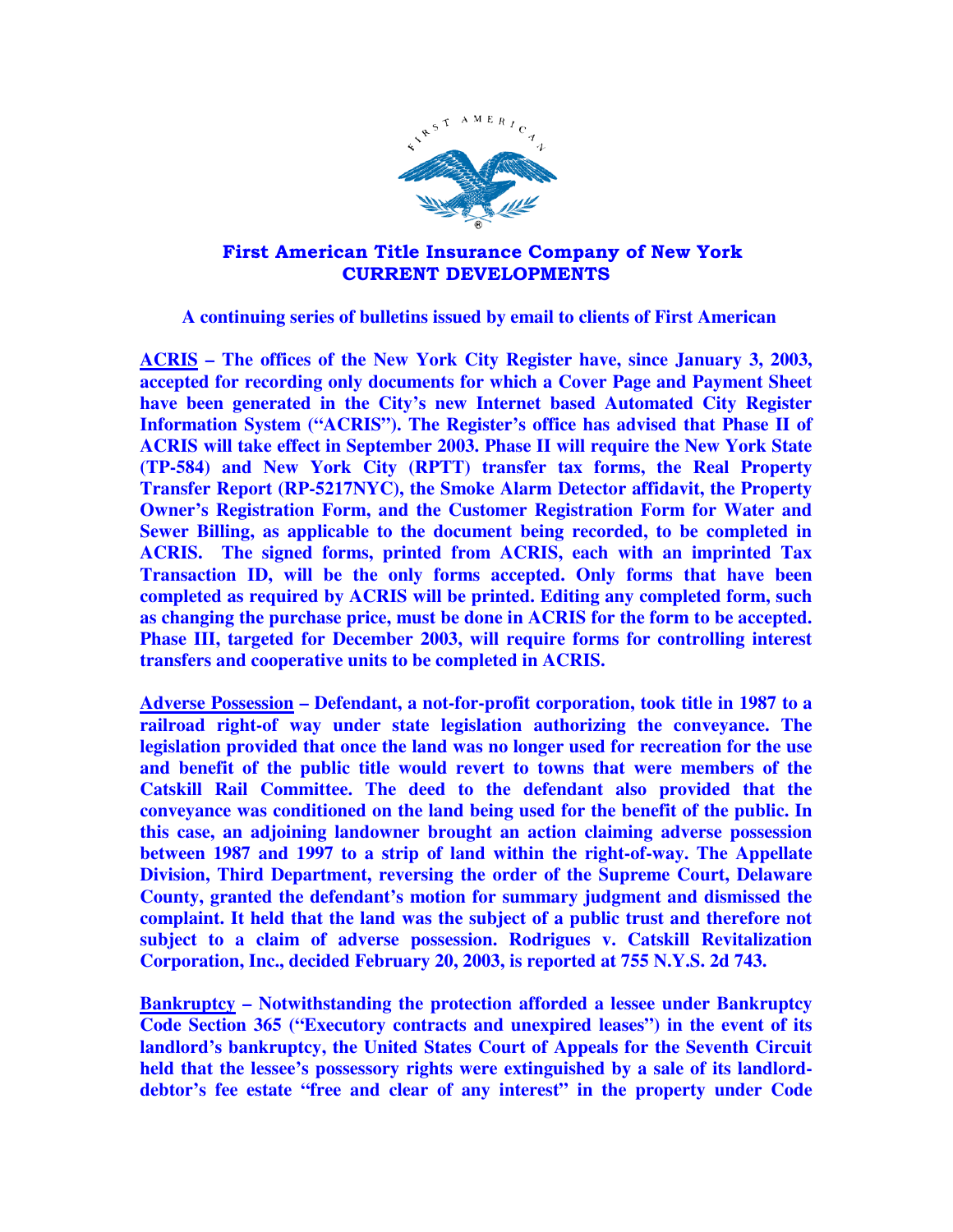**Section 363 ("Use, sale or lease of property"). Precision Industries, Inc. v. Qualitech Steel SBQ, LLC, decided April 23, 2003, is reported at 2003 U.S. App. LEXIS 7612.** 

**Continuing Legal Education – First American's status as an Accredited Provider of Continuing Legal Education in New York State has been extended to May 10, 2005.** 

**Mechanics Liens – Current Developments issued January 4, 2002 reported a decision of the Supreme Court, New York County, granting a motion to dismiss an action to foreclose a mechanics lien filed after recording a declaration of condominium, the creation of tax lots for each of the condominium units, and the sale of units. The lien was filed against the single, former tax lot number. Leave to amend the lien so as to attach to all of the units still owned by the sponsor on the date the lien was filed was denied. The Appellate Division, First Department affirmed in Northeast Restoration Corp. v. K & J Construction Co., L.P., decided April 1, 2003, and reported at 757 N.Y.S. 2d 542.** 

**Mortgages – The United States Department of Housing and Urban Development has published a Final Rule addressing property "flipping", the practice whereby a property recently acquired is resold with an artificially inflated value. The new requirements make flipped property ineligible for FHA-insured mortgage financing, thereby precluding FHA home purchasers from becoming victims of predatory flipping. The Final Rule, at 68 Federal Register 84 (May 1, 2003), adds Section 203.37a to 24 CFR Part 203 effective June 2, 2003.** 

**Mortgage Recording Tax – The rate of mortgage recording tax on real property located, in whole or in part, in Orleans County was increased to \$1.00 for each \$100.00 secured effective July 1, 2003.** 

**Mortgage Recording Tax and Real Estate Transfer Tax – The New York State Department of Taxation and Finance has reported that the interest rate on refunds for the period July 1 – September 30, 2003 will be 6% compounded daily. The interest rate on late payments and assessments will be 7% compounded daily. The interest rates are published at http://www.tax.state.ny.us/taxnews/2003/int0303.htm.** 

**New York City Real Estate Taxes – The real property tax rates for each \$100 of assessed valuation for July 1, 2003 – December 31, 2003 are the same as the rates for the second half of the 2002-2003 tax year: 14.160 for Class One property, 12.517 for Class Two property, 12.565 for Class Three property, and 11.580 for Class Four property. Adjustments to the tax rate under the new City Budget will be applied in the tax period January 1, 2004-June 30, 2004. Class One generally includes one-tothree family residential real property, including condominiums of thee or fewer stories which have always been condominiums. Class Two includes all other residential real property. Class Three includes utility real property. Class Four includes all other real property.**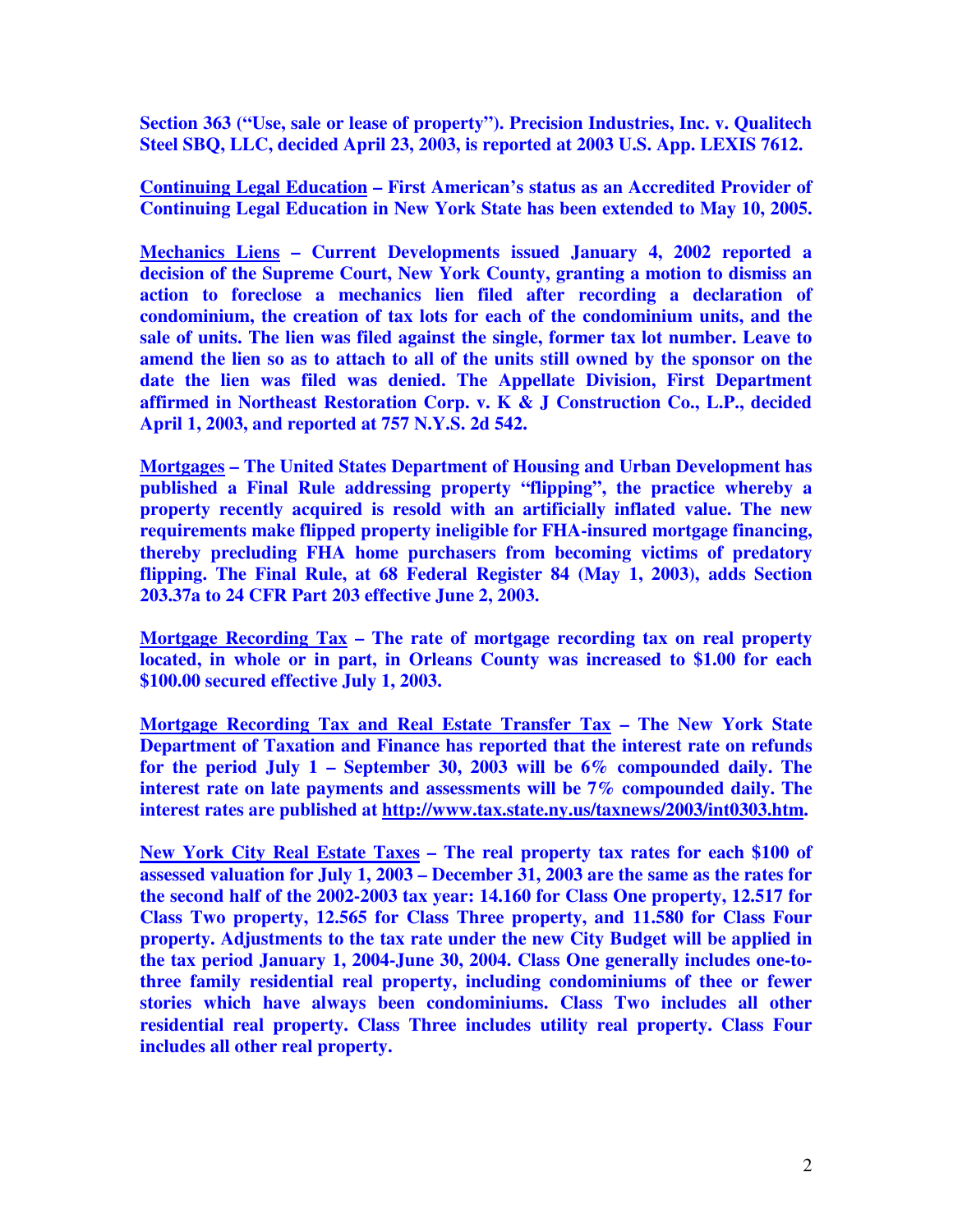**New York State Budget Bill – The Budget Bill, enacted over the Governor's veto on May 15, 2003, includes new Section 663 of the Tax Law which requires a nonresident taxpayer to pay estimated income tax due as the result of a sale or transfer of real estate. This will not include a sale or transfer involving a principal residence, a foreclosure deed or a deed in lieu of foreclosure, or a transfer by a governmental agency or a private mortgage insurance company. A deed executed by a nonresident taxpayer will be recorded on submitting to the county recorder either a certification from the State Department of Taxation and Finance that tax was paid or a certification from the seller that the requirement does not apply to the sale or transfer. The Department is to issue regulations and forms prior to the law becoming effective on September 1, 2003.** 

**The Budget Bill also amended Tax Law Section 658 to require an entity which is a partnership, Subchapter K limited liability company or an S Corporation which has partners, members or shareholders who are non-resident individuals, or C corporations, which has any income derived from New York sources, to pay estimated tax on such income on behalf of such partners, members or shareholders.** 

**In addition, the Budget Bill amended Real Property Law Section 333 to increase the fee to file the State Board of Real Property Services Real Property Transfer Forms, known generally as the Equalization and Assessment Forms (RP-5217 and RP-5217NYC), from \$25.00 to \$50.00.** 

**Notice of Pendency – The Supreme Court, St. Lawrence County, pursuant to CPLR Section 2004 ("Extension of time generally"), granted a motion to extend an expired notice of pendency to foreclose a mechanics lien nunc pro tunic. It distinguished the case of Matter of Sakow (97 N.Y. 2d 436), in which the Court of Appeals held that "an expired or canceled notice of pendency may not be refilled on the same cause of action or claim". According to the Supreme Court, the Court of Appeals "did not have the occasion to address the uniqueness of a foreclosure scenario". MCK Building Associates, Inc. v. St. Lawrence University, decided April 2, 2003, is reported at 759 N.Y.S. 2d 309.** 

**Recording Act – The Southold Town Planning Board denied a subdivision application due to a condition imposed on a prior owner not to further subdivide the property. The Supreme Court, Suffolk County, granted a petition to annual the determination of the Planning Board and the Appellate Division, Second Department affirmed. Since the condition was only filed in the office of the Planning Board and not in the real property records it did not bind the petitioner. A purchaser is not chargeable with constructive notice of conveyances recorded outside of the chain of title to the property. Ioannou v. Southold Town Planning Board, decided April 7, 2003, is reported at 758 N.Y.S. 2d 358.**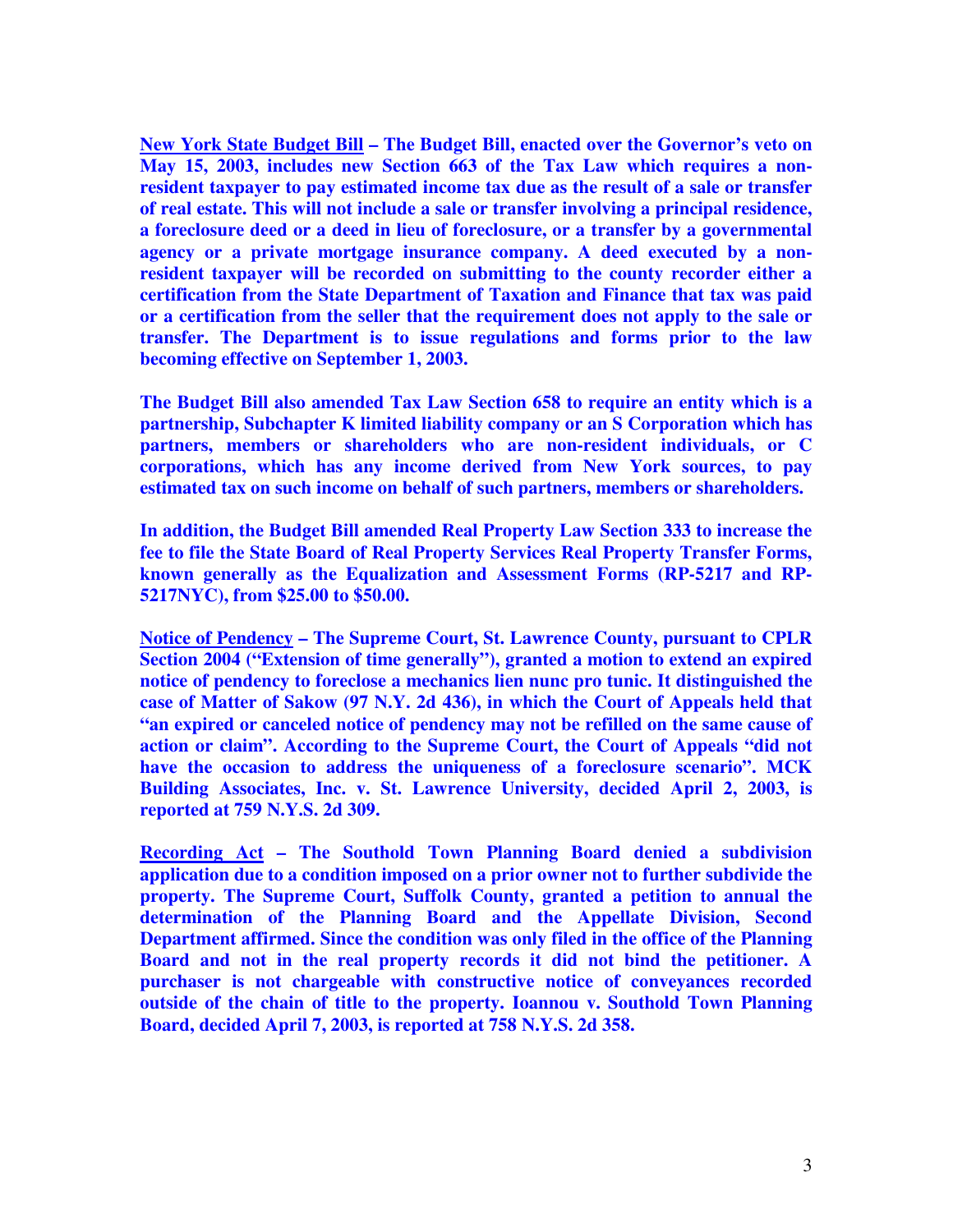**Restrictive Covenants – The Appellate Division, Second Department, affirmed an order of the Supreme Court, Westchester County, directing the removal of a wireless telecommunications service facility and enjoining the defendants from violating a restrictive covenants prohibiting "any building except detached residential dwelling houses" for single-family use. According to the Appellate Division, the Telecommunications Act of 1996 does not preempt the enforcement of privately imposed restrictive covenants. Chambers v. Old Stone Hill Road Associates, decided May 17, 2003, is reported at 757 N.Y.S. 2d 70.** 

**Right of First Refusal – The Supreme Court, Kings County, held that the right of first refusal to a tenant under its lease, exercisable in the event of a sale of the property, was not triggered by a transfer to a limited liability company in which the transferor held a 60% interest and retained management control. New York Tile Wholesale Corp. v. Thomas Fatato Realty Corp. was reported in the New York Law Journal on June 4, 2003.** 

**Statute of Frauds - A written option agreement provided for monthly payments to the optionor, the amount of each payment to increase if the option was extended on notice by the optionee within six months. The option was not formally extended but increased monthly payments were made under a purported oral agreement to extend the option period. The Appellate Division, First Department, affirming the decision of the Supreme Court, Bronx County, granting the seller's motion for summary judgment dismissing the complaint, held that an alleged oral agreement to extend the option was unenforceable under the Statue of Frauds (General Obligations Law Section 5-703(2)) notwithstanding that increased monthly payments were made. Peartree Associates, LLC v. Naclerio, decided March 11, 2003, is reported at 756 N.Y.S. 2d 551.** 

**Tax Sales – The Supreme Court, Kings County, granted a motion to vacate a judgment of foreclosure of a tax lien certificate and set aside the foreclosure sale and referee's deed. The Appellate Division, Second Department, reversed that order, and reinstated the judgment, sale and conveyance. Although the former owner of the real property in question may have not been properly served with notice of the tax liens sale, she had conveyed the property before moving to vacate the judgment and therefore lacked standing to contest the judgment and foreclosure sale. A bank which held a mortgage made by the purchaser at the foreclosure sale was also denied relief because it did not move to intervene in the action as an interested person pursuant to CPLR Sections 1013 ("Intervention by permission") and 5015(a)(4) ("Relief from judgment or order"). NYCTL 1996-1 Trust v. King, decided April 14, 2003, is reported at 758 N.Y.S. 2d 374.** 

**Title Insurance – An action was brought by a title insurer against the sellers' attorneys to recover money it paid to satisfy a mortgage on property it insured. The defendants held money in escrow to pay off the mortgage and were to deliver a satisfaction to the insurer. The escrow was not sufficient to satisfy the mortgage and**